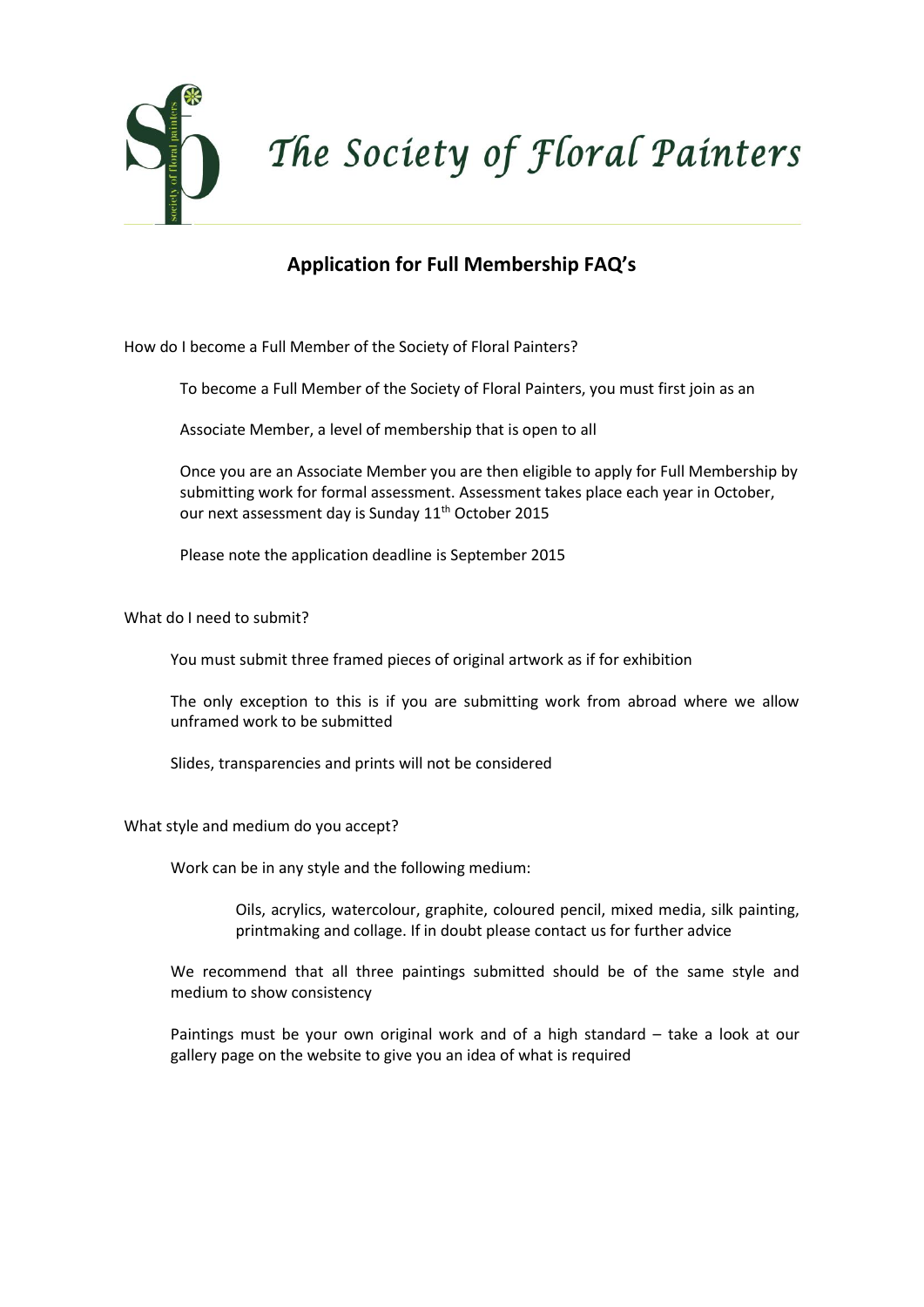

Do my paintings have to be just flowers?

We accept flowers, fungi, ferns, mosses, lichens, tree detail (e.g. leaves, twigs, branches) fruit, vegetables, bulbs, corms

Work must be predominantly all or part of a living plant

Backgrounds suggestive of the plant's environment will be accepted

What about floral landscapes?

Depictions of gardens are accepted at the discretion of the Selection Panel, providing plant species are recognisable

Buildings or structures must only be illustrated as support for plants e.g. ivy, clematis or roses.

'Cottage garden' style pictures will not be accepted.

What about floral still life?

Depictions of flowers within a 'still life' are generally accepted, provided a majority of the composition is floral

Is there anything else I need to know?

The Selection Panel will not accept poorly presented work. Here are some tips for improving presentation:

Remove any labels from previous exhibitions

Frames must be clean and in good condition, especially at the corners. Please note that frames are checked at hand-in and will not be accepted if damaged

Make sure any glass is clean inside and out

Mounts must be clean, well-cut and correctly proportioned

Watercolour work must be free from 'cockles'

Use of metal frames is permitted for 'Silk' paintings only There must be a gap between the backing board and frame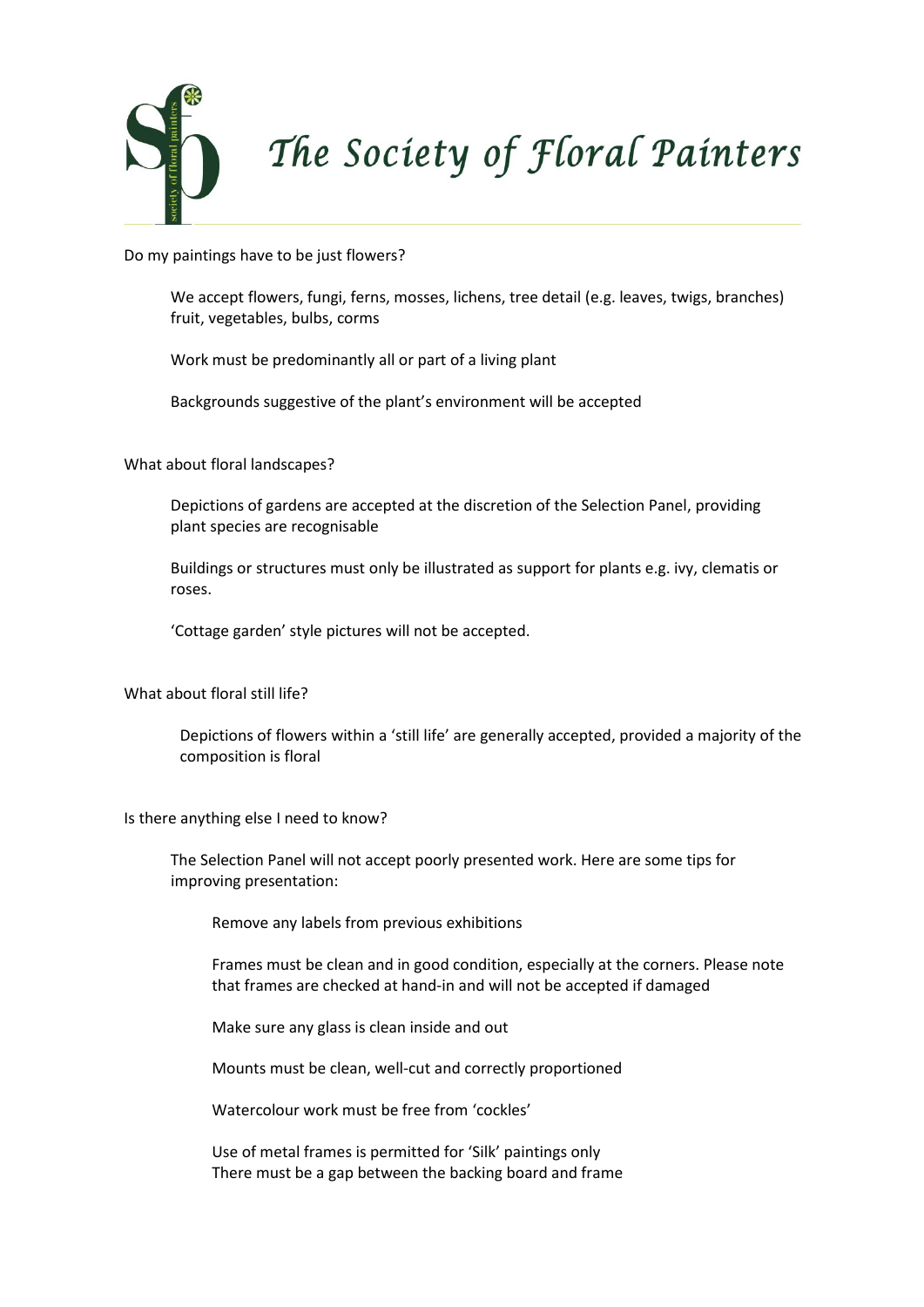

Backing boards must be firm and fixed with gummed paper strip. Parcel tape is not permitted

D rings must be securely attached to the frame and sited as near as possible to the pictures full width. They should be placed 1/3 from the top of the picture. Screw eyes are not accepted

Pictures must be string with cord, wire is not accepted

Non-reflective glass is not permitted

Who are the Selection Panel?

The Selection Panel are a chosen by the Chairman. This panel changes from year to year with participants selected from the within the Society. Members are invited onto the panel because of botanical knowledge, understanding of how to use all the accepted media and experience within the floral art arena.

The decision of the panel on any assessment day is final

I'd like to apply for assessment, so what should I do next?

Fill in the attached application form and send it to us...address details are on the form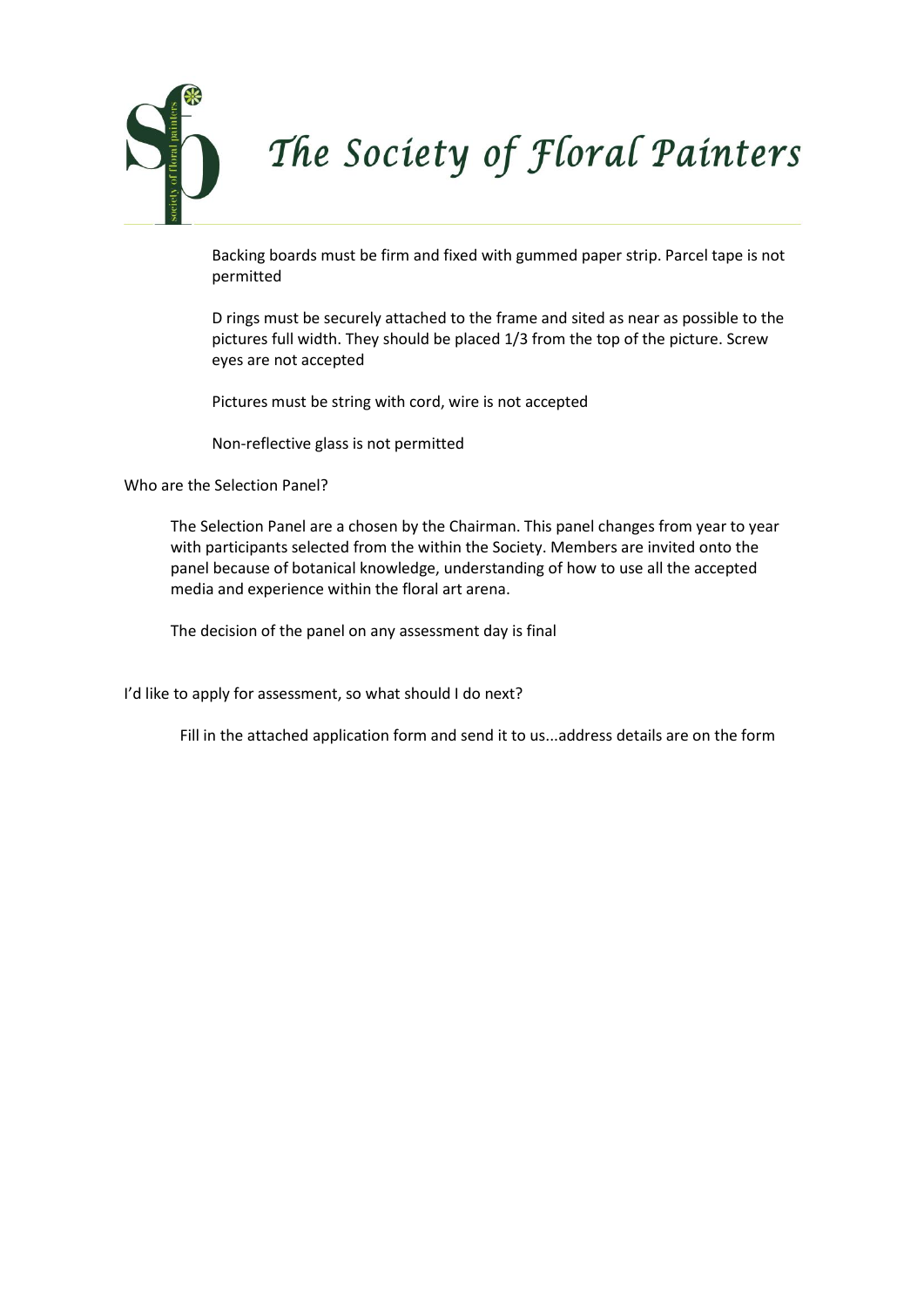

**SFP Assessment Application Form for Full Membership**

*Please read this notice carefully and make a diary note of relevant information*

Our next assessment day is Sunday, 11 October 2015 at:

Badger Farm Community Centre Badger Farm Road Winchester **Hants** SO22 4QB (*a map showing the location of the centre is enclosed*)

Please deliver work between 12.45pm - 1.45pm and collect before 4.00pm

There will be a charge of £15.00 per person payable in advance (details at a later date)

Artists are required to submit three pieces of original artwork – see FAQ's for details

All work must be presented as it would be for exhibition

Please attach a label to the back of all work, clearly marked with:

Your name Address Title of work Medium

You will be advised of the result of the assessment by post, as soon as is practicable after the assessment day

If you are not able to bring your work in person or arrange for it to be brought, you may have it delivered by courier. Overseas Associate Members may send unframed work by courier, either rolled into a tube or mounted as a folio.

Work sent by post or Courier must be addressed to:

Lissie Ashton Watermeadows 42 Wimborne St Giles Wimborne, Dorset BH21 5NF

Tel: 01725 517694

Lissie will be happy to receive work from early September 2015 but must be advised of the delivery date well in advance. The cost of return must be sent with the work.